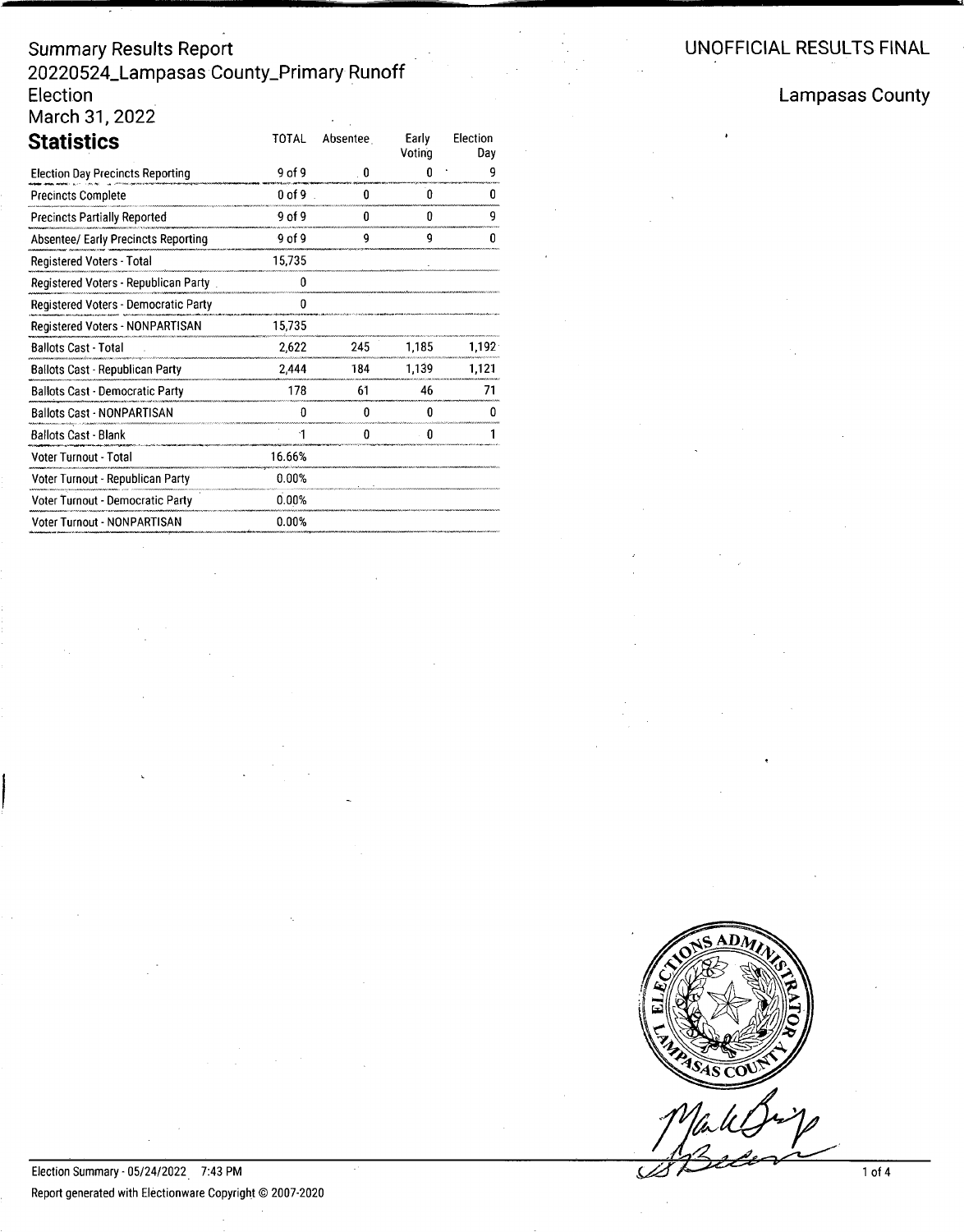#### **REP Attorney General** Vote For 1

|                                                                                                                                       | TOTAL | Absentee | Early<br>Voting | Election<br>Dav |
|---------------------------------------------------------------------------------------------------------------------------------------|-------|----------|-----------------|-----------------|
| Ken Paxton                                                                                                                            | 1.550 | 124      | 698             | 728             |
| George P. Bush                                                                                                                        | 830   | 60       |                 | 363             |
| <b>Total Votes Cast</b>                                                                                                               | 2.380 | 184      | 1.105           | 1.091           |
| Overvotes<br>manazarta terminensis                                                                                                    |       |          |                 |                 |
| Undervotes                                                                                                                            |       |          |                 |                 |
| Contest Totals<br>aga. Latin aprovincia la grande la provincia del composto del componente del composto del contenta del del temporal | 2.444 | 84       | 139             | 121             |

#### **REP Comm General Land Office**

| Vote For 1              |       |          |                 |                 |
|-------------------------|-------|----------|-----------------|-----------------|
|                         | TOTAL | Absentee | Early<br>Voting | Election<br>Day |
| Dawn Buckingham         | 1.915 | 144      | 909             | 862             |
| <b>Tim Westley</b>      | 394   | 25       | 169             | շոո             |
| <b>Total Votes Cast</b> | 2,309 | 169      | 1.078           | 1.062           |
| Overvotes               |       |          |                 |                 |
| Undervotes              | 135   |          |                 | 59              |
| <b>Contest Totals</b>   | 2.444 | 84       | 1.139           |                 |

#### **REP Railroad Commissioner**

Vote For 1

|                         | TOTAL | Absentee | Early<br>Votina | Election<br>Day |
|-------------------------|-------|----------|-----------------|-----------------|
| Sarah Stogner           | 953   |          | 465             | 446             |
| Wayne Christian         | 1,233 | -23      |                 | 567             |
| <b>Total Votes Cast</b> | 2,186 | 165      | 1.008           | 1.013           |
| Overvotes               |       |          |                 |                 |
| Undervotes              | 258   |          |                 | 108             |
| Contest Totals          | 2.444 | -84      | 1.139           | 121             |

#### **REP State Senator, Dist 24**

Election Summary - 05/24/2022 7:43 PM

Vote For 1

|                                                                                                                                                                                                                                                         | TOTAL                                                                | Absentee | Early<br>Voting | Election<br>Day |
|---------------------------------------------------------------------------------------------------------------------------------------------------------------------------------------------------------------------------------------------------------|----------------------------------------------------------------------|----------|-----------------|-----------------|
| Pete Flores                                                                                                                                                                                                                                             | 1.415                                                                | 125      |                 | 652             |
| Raul Reyes                                                                                                                                                                                                                                              |                                                                      |          |                 |                 |
| <b>Total Votes Cast</b>                                                                                                                                                                                                                                 | 2.317                                                                |          | 1.082           | 1.063           |
| Overvotes                                                                                                                                                                                                                                               |                                                                      |          |                 |                 |
| Undervotes                                                                                                                                                                                                                                              | advalentaleestavasestaleessa suuristava suurista siiraa sin suurista |          |                 |                 |
| <b>Contest Totals</b><br>wang was a substitute to the through the contract of the contract of the contract of the contract of the procedure of the contract of the contract of the contract of the contract of the contract of the contract of the cont | 2.444                                                                |          |                 |                 |

## **Lampasas County**

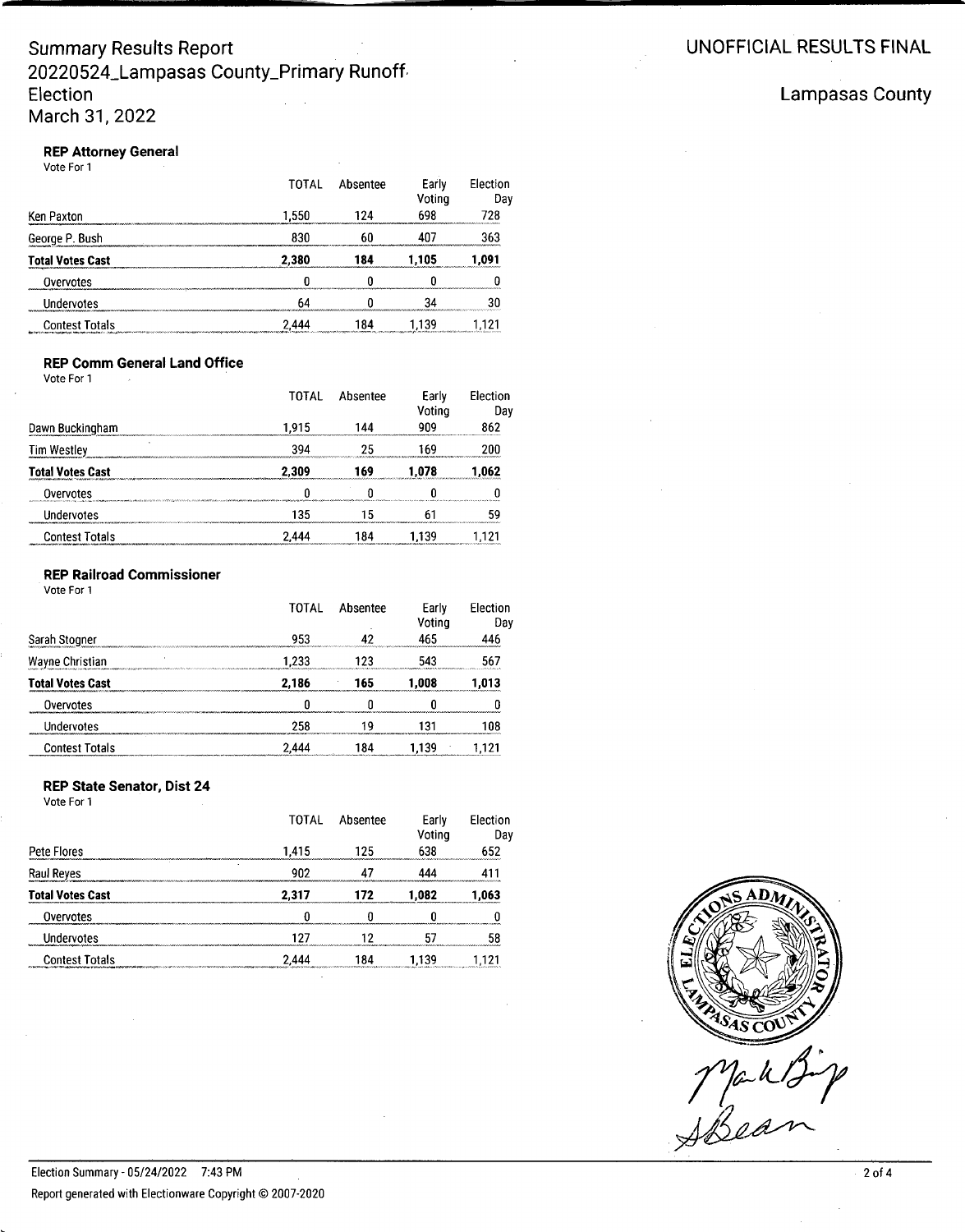## **Summary Results Report 20220524\_Lampasas County\_Primary Runoff Election March 31, 2022**

#### **REP County Clerk** Vote For 1

|                            | TOTAL | Absentee | Early<br>Voting | Election<br>Day |
|----------------------------|-------|----------|-----------------|-----------------|
| Dianne Miller              | 1.270 |          |                 | 584             |
| Dee Ann Crawford           | 1.140 |          |                 |                 |
| <b>Total Votes Cast</b>    | 2,410 |          | 1.129           | 1.104           |
| Overvotes                  |       |          |                 |                 |
| Undervotes                 |       |          |                 |                 |
| <b>Contest Totals</b><br>. | 2.444 | 84       |                 |                 |

## **REP Precinct 9 Chair**

Vote For 1

|                                                                                                                                                                                                                                             | TOTAL | Absentee                                                                                                       | Early<br>Voting                                                                                      | Flection<br>Dav |
|---------------------------------------------------------------------------------------------------------------------------------------------------------------------------------------------------------------------------------------------|-------|----------------------------------------------------------------------------------------------------------------|------------------------------------------------------------------------------------------------------|-----------------|
| Eric M. Metcalf                                                                                                                                                                                                                             | 130   |                                                                                                                |                                                                                                      |                 |
| Kevin J. Myers                                                                                                                                                                                                                              |       | hand descendent and hand the description of the control of the description of the definition of the control of |                                                                                                      |                 |
| <b>Total Votes Cast</b>                                                                                                                                                                                                                     |       |                                                                                                                |                                                                                                      |                 |
| Overvotes<br>manager and a straight of the complete the community of the community of the community of the community of the community of the community of the community of the community of the community of the community of the community |       |                                                                                                                |                                                                                                      |                 |
| Undervotes                                                                                                                                                                                                                                  |       |                                                                                                                | ebasan berasta secara an annoni 1990 i exerceti 1990 i 1990 i 1990 i 1990 i 1990 e estatuna e secara |                 |
| <b>Contest Totals</b>                                                                                                                                                                                                                       |       |                                                                                                                |                                                                                                      |                 |

#### **OEM Lieutenant Governor**

Vote For 1

|                         | TOTAI | Absentee                                                                                                                    | Early<br>Votina | <b>Election</b><br>Dav                                      |
|-------------------------|-------|-----------------------------------------------------------------------------------------------------------------------------|-----------------|-------------------------------------------------------------|
| Mike Collier            | 106   |                                                                                                                             |                 | <b>MAGAZINARIO POLITIKA PROGRAMA DI LA POLITIKA</b>         |
| Michelle Beckley        |       | the control of the control of the control of the control of the control of the control of the control of the control of the |                 |                                                             |
| <b>Total Votes Cast</b> |       |                                                                                                                             |                 |                                                             |
| Overvotes               |       |                                                                                                                             |                 |                                                             |
| Undervotes              |       |                                                                                                                             |                 | a matamana a mana a sa san sa san sa sa sa sa sa sa sa sa s |
| <b>Contest Totals</b>   |       |                                                                                                                             |                 |                                                             |

#### **OEM Attorney General**

Vote For 1

|                                                                  | TOTAI                                                                                                       | Absentee                                                   | Early<br>'otina | <b>Election</b><br>Dav            |
|------------------------------------------------------------------|-------------------------------------------------------------------------------------------------------------|------------------------------------------------------------|-----------------|-----------------------------------|
| Joe Jaworski                                                     |                                                                                                             | 20                                                         |                 |                                   |
| Rochelle Mercedes Garza<br>************************************* |                                                                                                             |                                                            |                 |                                   |
| <b>Total Votes Cast</b>                                          |                                                                                                             |                                                            |                 | www.ahaan.ahaannaannaana.aannaana |
| Overvotes                                                        |                                                                                                             | MANAGARAHASI MANAGARAHASI MANAGAN MANAGAN MENGENYA MANAGAN |                 |                                   |
| <b>Indervotes</b>                                                |                                                                                                             |                                                            |                 |                                   |
| <b>Contest Totals</b>                                            | период метро пологую поляти до можно разметательно могла предоставлят потеблярт т.п. столько время от таких |                                                            |                 |                                   |

## **Lampasas County**

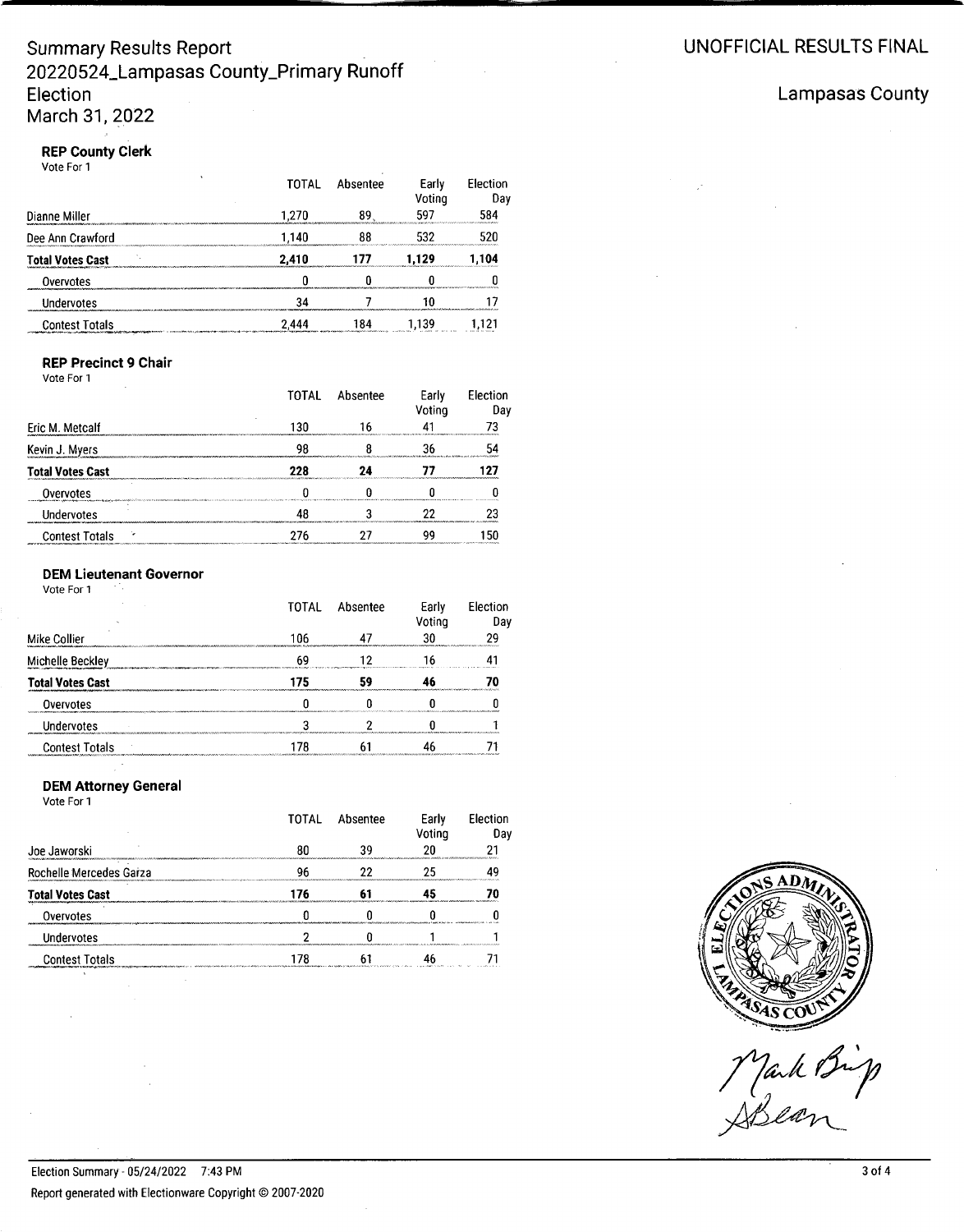## **Summary Results Report 20220524\_Lampasas County\_Primary Runoff Election March 31. 2022**

## **Lampasas County**

## **OEM Comptroller of Public Accounts**

| Vote For 1              |       |          |                 |                 |
|-------------------------|-------|----------|-----------------|-----------------|
|                         | TOTAL | Absentee | Early<br>Voting | Election<br>Day |
| Angel Luis Vega         |       |          |                 |                 |
| Janet T. Dudding        |       |          |                 |                 |
| <b>Total Votes Cast</b> | 76    |          |                 |                 |
| Overvotes               |       |          |                 |                 |
| Undervotes              |       |          |                 |                 |
| <b>Contest Totals</b>   |       |          |                 |                 |

### **OEM Comm General Land Office**

Vote For 1

|                         | ΤΩΤΑΙ | Absentee | Earlv<br>/otina                        | <b>Election</b><br>Dav                    |
|-------------------------|-------|----------|----------------------------------------|-------------------------------------------|
| Kleberg<br>av           | 104   |          |                                        |                                           |
| Sandragrace Martinez    |       |          |                                        | MARAGEMENTAL AUTOMOBILITY, MAL SHAKA KING |
| <b>Total Votes Cast</b> |       |          | concert of the company and the control |                                           |
| Overvotes               |       |          |                                        |                                           |
| Undervotes              |       |          |                                        |                                           |
| <b>Contest Totals</b>   |       |          |                                        |                                           |